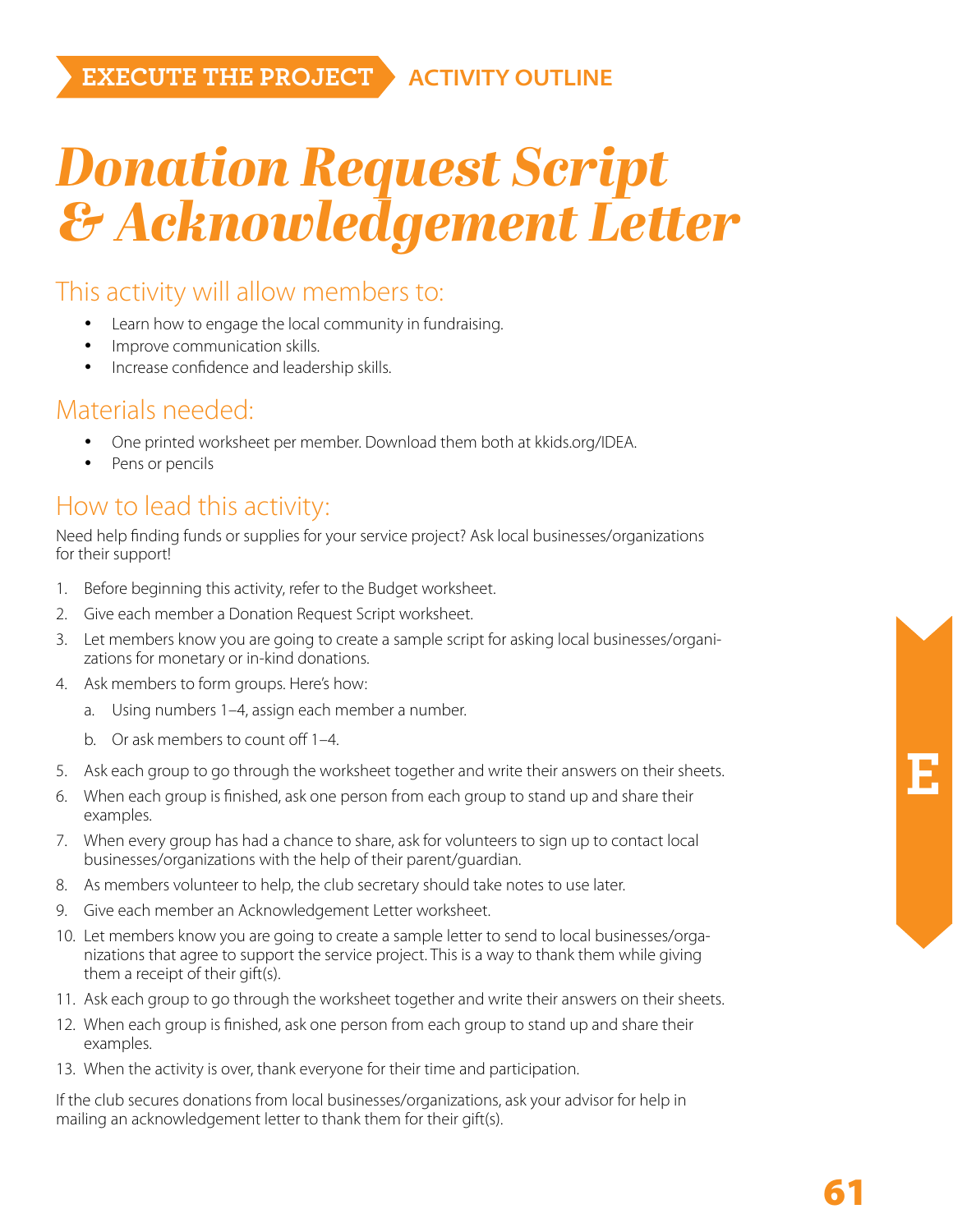## *Donation Request Script*

### Donation Request Script

|                                                                                                                                                                                                                                                                                                                                                                                        | (their full name)                             |
|----------------------------------------------------------------------------------------------------------------------------------------------------------------------------------------------------------------------------------------------------------------------------------------------------------------------------------------------------------------------------------------|-----------------------------------------------|
|                                                                                                                                                                                                                                                                                                                                                                                        |                                               |
| (your name)                                                                                                                                                                                                                                                                                                                                                                            | (your school name)                            |
| K-Kids is the largest service organization for elementary school students and is part of the Kiwanis family. We are                                                                                                                                                                                                                                                                    |                                               |
|                                                                                                                                                                                                                                                                                                                                                                                        |                                               |
|                                                                                                                                                                                                                                                                                                                                                                                        | (who or what your service project is helping) |
|                                                                                                                                                                                                                                                                                                                                                                                        |                                               |
| (how you're helping)                                                                                                                                                                                                                                                                                                                                                                   |                                               |
|                                                                                                                                                                                                                                                                                                                                                                                        |                                               |
|                                                                                                                                                                                                                                                                                                                                                                                        |                                               |
| We would like to offer your business/organization an opportunity to support this amazing community project. We are                                                                                                                                                                                                                                                                     |                                               |
|                                                                                                                                                                                                                                                                                                                                                                                        |                                               |
| (amount of money or items)                                                                                                                                                                                                                                                                                                                                                             |                                               |
| As a K-Kids sponsor, your business/organization will receive visibility before school faculty, students, parents and<br>Kiwanis-family volunteers. Your business/organization will be promoted in the following ways: K-Kids bulletin board,<br>recognition letters and newsletters sent home to parents and news releases to local media.<br>Are you interested in making a donation? |                                               |
| If yes:                                                                                                                                                                                                                                                                                                                                                                                | (advisor full name)                           |
|                                                                                                                                                                                                                                                                                                                                                                                        |                                               |
| When is a good day and time that he/she can follow up? _________________________                                                                                                                                                                                                                                                                                                       | (date and time)                               |
| If no:                                                                                                                                                                                                                                                                                                                                                                                 |                                               |

Okay, we understand. Do you know who might be able to help us?

**E**